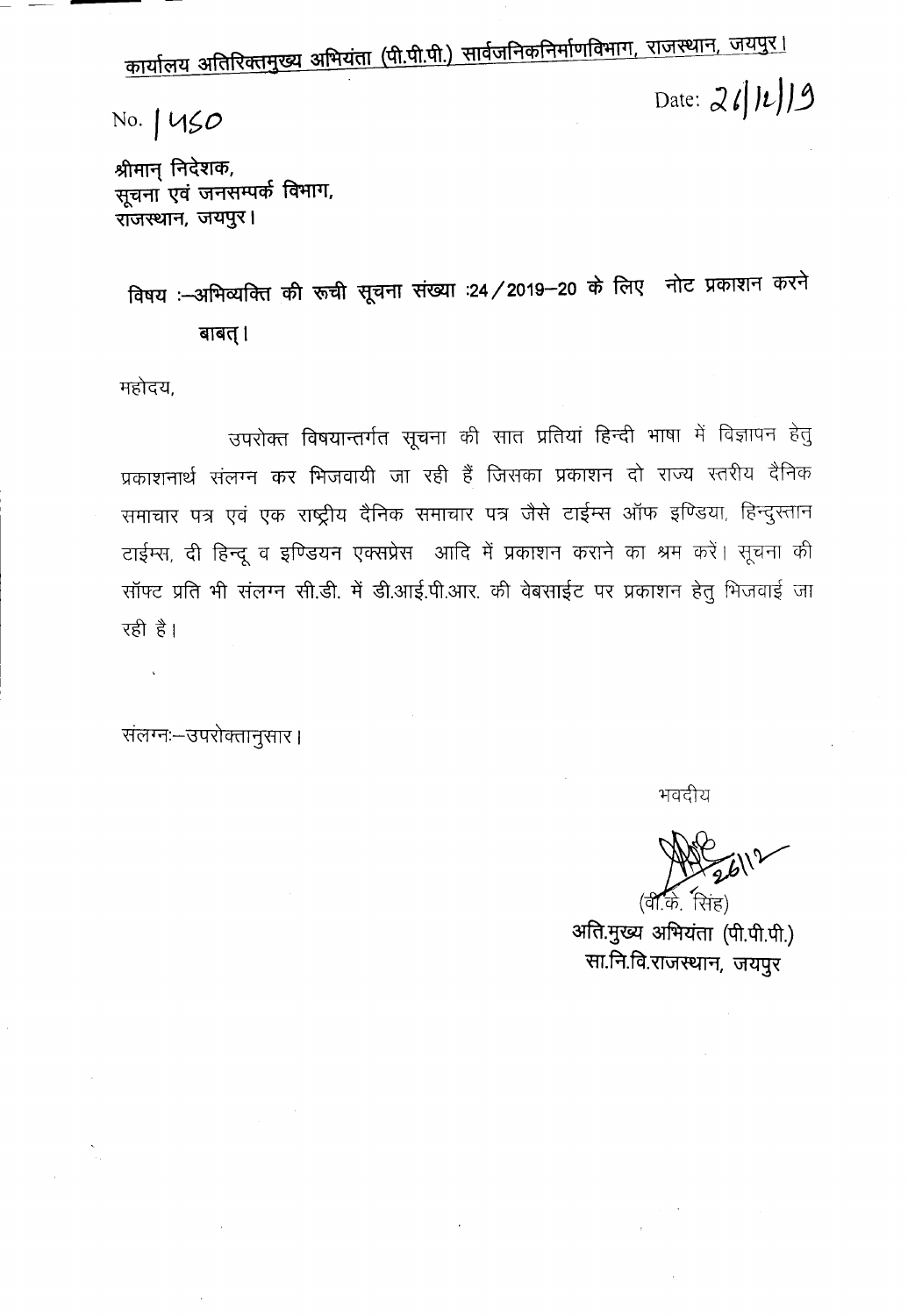# OFFICE OF THE ADDITIONAL CHIEF ENGINEER (PPP) P.W.D., RAJASTHAN, JAIPUR No. **1450** Date:  $26119$

#### EOI No. *24/2019-20*

### INVITATION FOR EXPRESSION OF INTEREST (EOI) APPOINTMENT OF CHAIRPERSON AND FOUR MEMBERS for RAJASTHAN STATE HIGHWAYS AUTHORITY

On behalf of Hon'ble Governor of Rajasthan, Public Works Department. Rajasthan (India) invites Expression of Interest for Appointment of Chairperson and Four Full-time Members (Finance, Safety and Technology, Works contracts and operations, Concessions and public private partnerships) for Rajasthan State Highways Authority Constituted under the provisions of section 44 of Rajasthan State Highways Act, 2014 (Act No. 22 of 2015) through a Search and Selection Committee there under.

Application in the prescribed format completed in all respect from inservice personnel of State/Central Government Organisations/Other Govt. bodies having requisite qualification and experience is invited on deputation basis.

Details regarding essential qualifications, condition of services, salary etc. (Annexure-I) and application formats (Annexure-II) can be viewed and/ or downloaded from website- http://sppp.rajasthan.gov.in and http://www.pwd.rajasthan.gov.in Application in the prescribed format completed in all respect should reach to office of under signed latest by January 27, 2020 up to 3.00pm. The envelope containing the application must be superscribed in bold letters as "Application for the post of ---------------------------------:'

UBN No:

-------

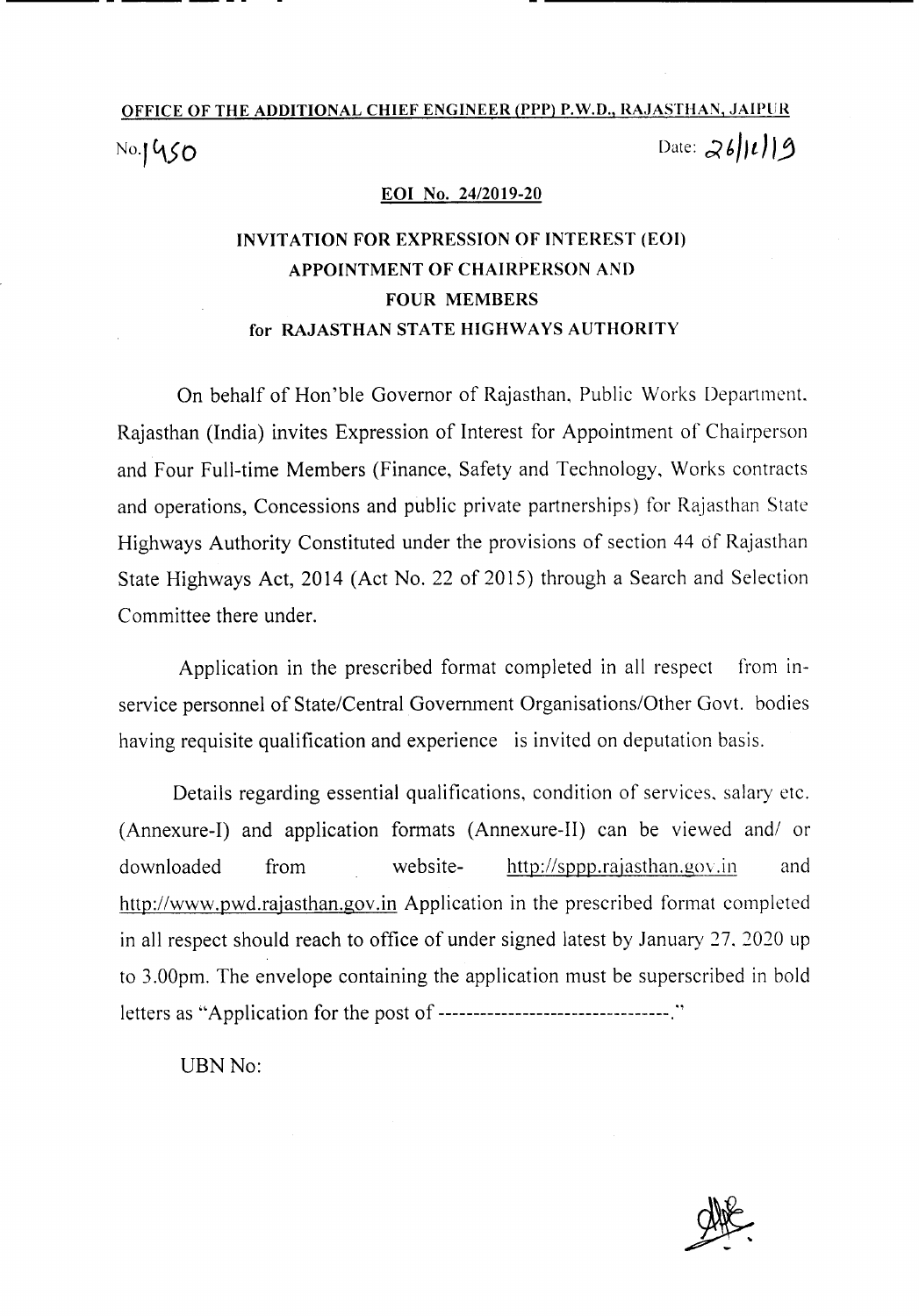### GOVERNMENT OF RAJASTHAN OFFICE OF THE ADDITIONAL CHIEF ENGINEER (PPP) PUBLIC WORKS DEPARTMENT JACOB ROAD, CIVIL LINES, JAIPUR (RAJASTHAN)

EOI No. *24/2019-20*

## **Government of Rajasthan Public Works Department**

# **INVITATION FOR EXPRESSION OF INTEREST (EOI) APPOINTMENT OF CHAIRPERSON AND FULL-TIME MEMBERS for RAJASTHAN STATE HIGHWAYS AUTHORITY**

Public Works Department, Government of Rajasthan Intends to appoint Chairperson and four Members (Finance, Safety and Technology, Works contracts and operations, Concessions and public private partnerships) for Rajasthan State Highways Authority (RSHA) through a Search and Selection Committee Constituted under provisions of Rajasthan State Highways Act 2014.

Interested in-service personnel of State/Central government organisations/other government bodies having requisite qualification and experience may apply on deputation basis in the prescribed format.

Details regarding essential qualification and application process can be viewed and/or downloaded from website- http://sppp.rajasthan.gov.in and http://www.pwd.rajasthan.gov.in Application in the prescribed format completed in all respect should reach to under mentioned office latest by January 27, 2020 up to 3.00 pm. The envelope containing the application mustbe superscribed in bold letters as "Application for the post of ----------------."

### Vinod Kumar Singh

Additional Chief Engineer (PPP) PPP Division, PWD Rajasthan PWD Campus, Jacob Road, Civil Lines, Jaipur-302006 Tel. 0141-2223557, 9001297297 Email:aceppp.pwd@rajasthan.gov.in